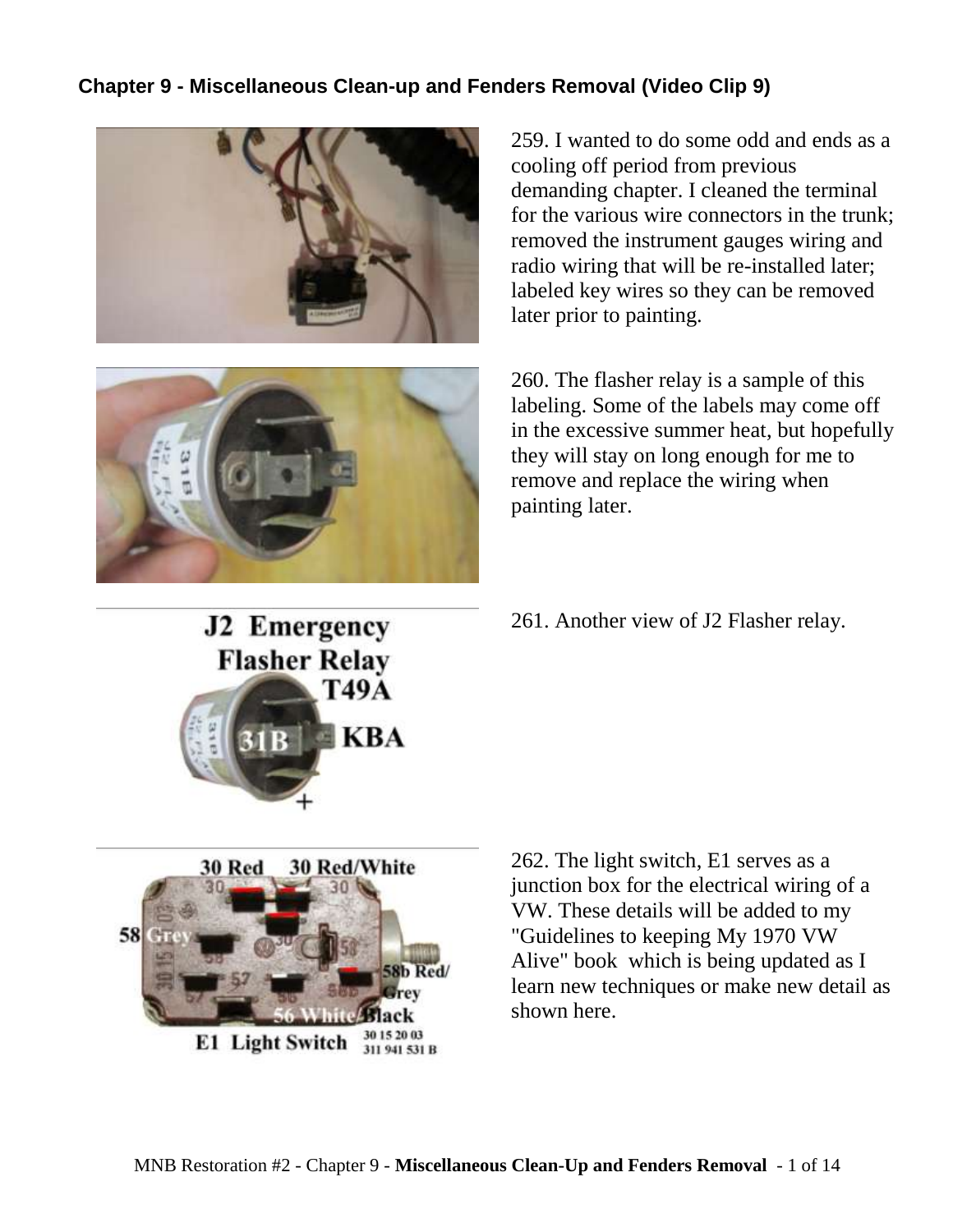

DOT<sub>3</sub>



263. The "J" Dimmer Relay back, along with the wiring numbers.

264. The "E3" Emergency Flasher, labeled.

*(Work on this section 4 hours)*

265. Next I bleed the brakes to get the air out of the lines, by starting at the right rear, left rear, right front then the left front wheel. I used DOT 3 brake fluid since that is what was already in the system. I poured about 1" of fluid in the jar prior to starting so that I could keep the outlet end of the bleeder tube submerged, as shown below.

266. After, cleaning the bleeder nipple, I connected a bleeder tube over the bleeder nipple, as shown, I used a 7 mm wrench to loosen the bleed nipple nut slightly as I asked my grandson, McNeil to depress the brake pedal smartly. I would then tighten the bleed nipple, and ask McNeil to release the brake pedal slowly. This was done numerous times until no more bubbles emerged from the tube into the jar, and then we moved to the next wheel, and repeated the process. I filled up the brake reservoir after bleeding each wheel.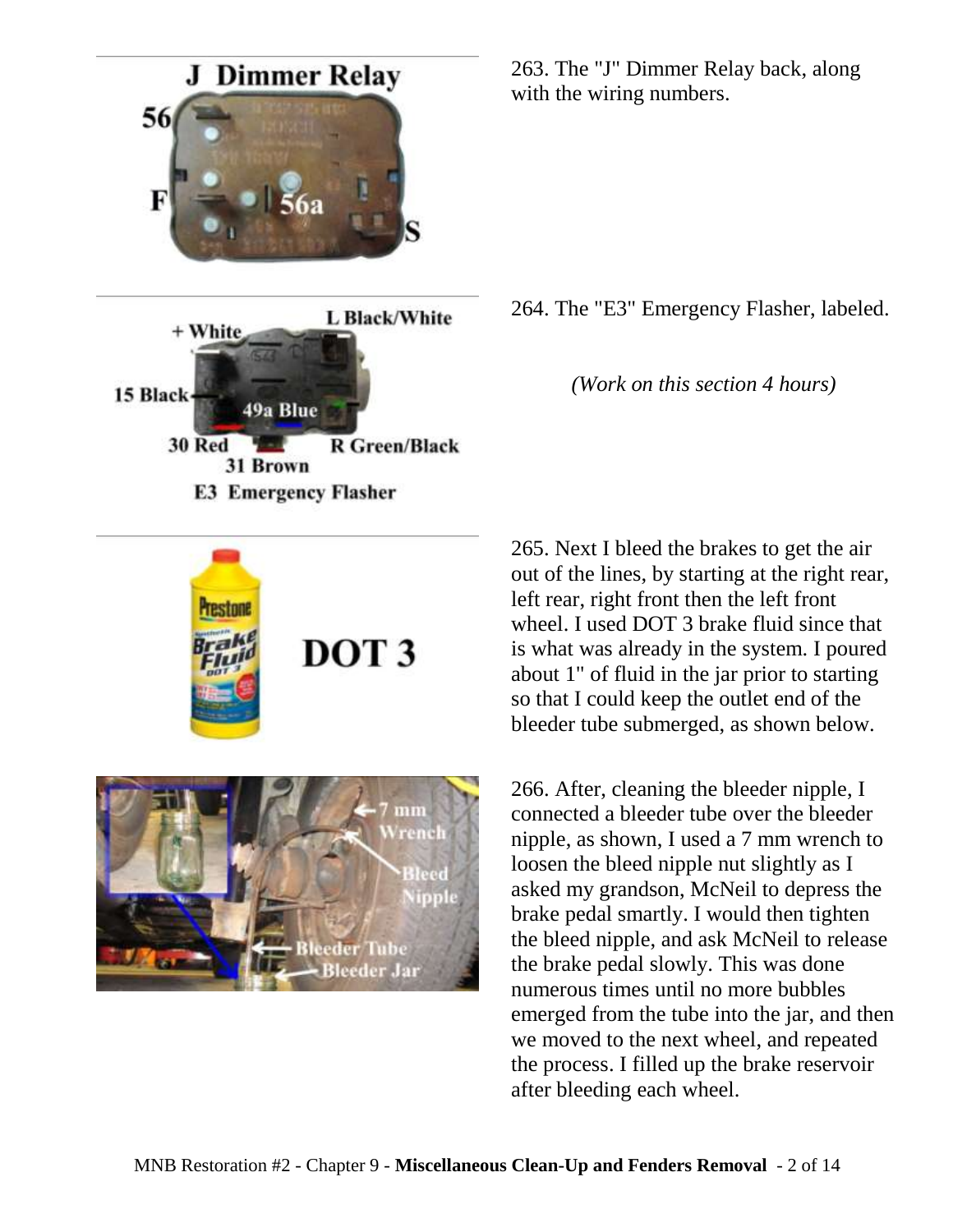





268. I also adjusted the brake pedal push rod slightly by turning the adjustment nut with two 15MM wrench.

*(Work on this section 5 hours)*





270. The clutch was adjusted by tightening the wing-nut on the clutch cable.

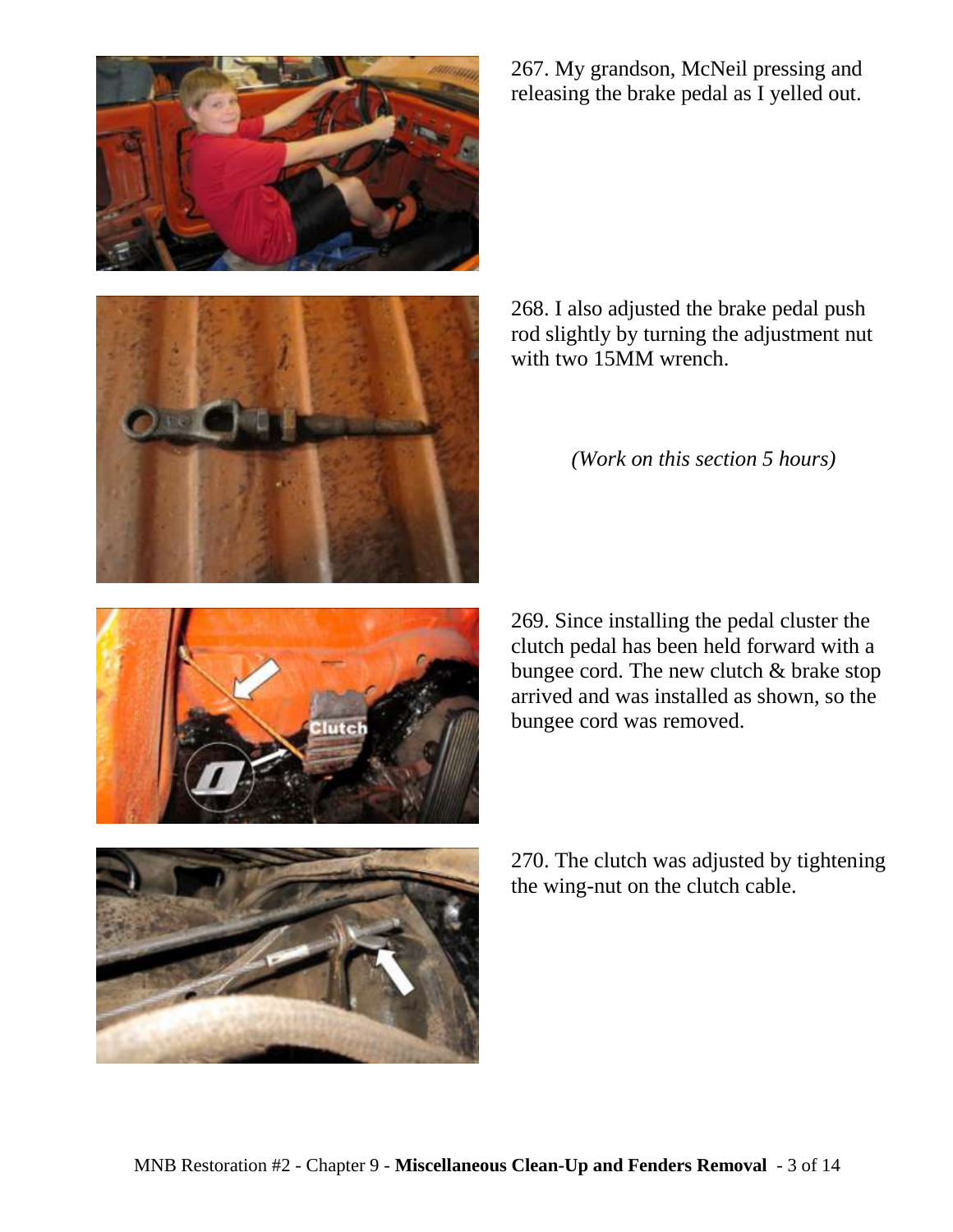



ants

emoval

271. With the clutch adjusted I was able to crank the car and back it outside, for a bath.

272. The dust was washed off with a water hose.

*(Work on this section - 1 hour)*

273. Remove the lights, by starting with the front left parking light.



274. Spray penetrating oil on the two bolts under the front left fender and use a 8MM socket to remove the nuts, as shown.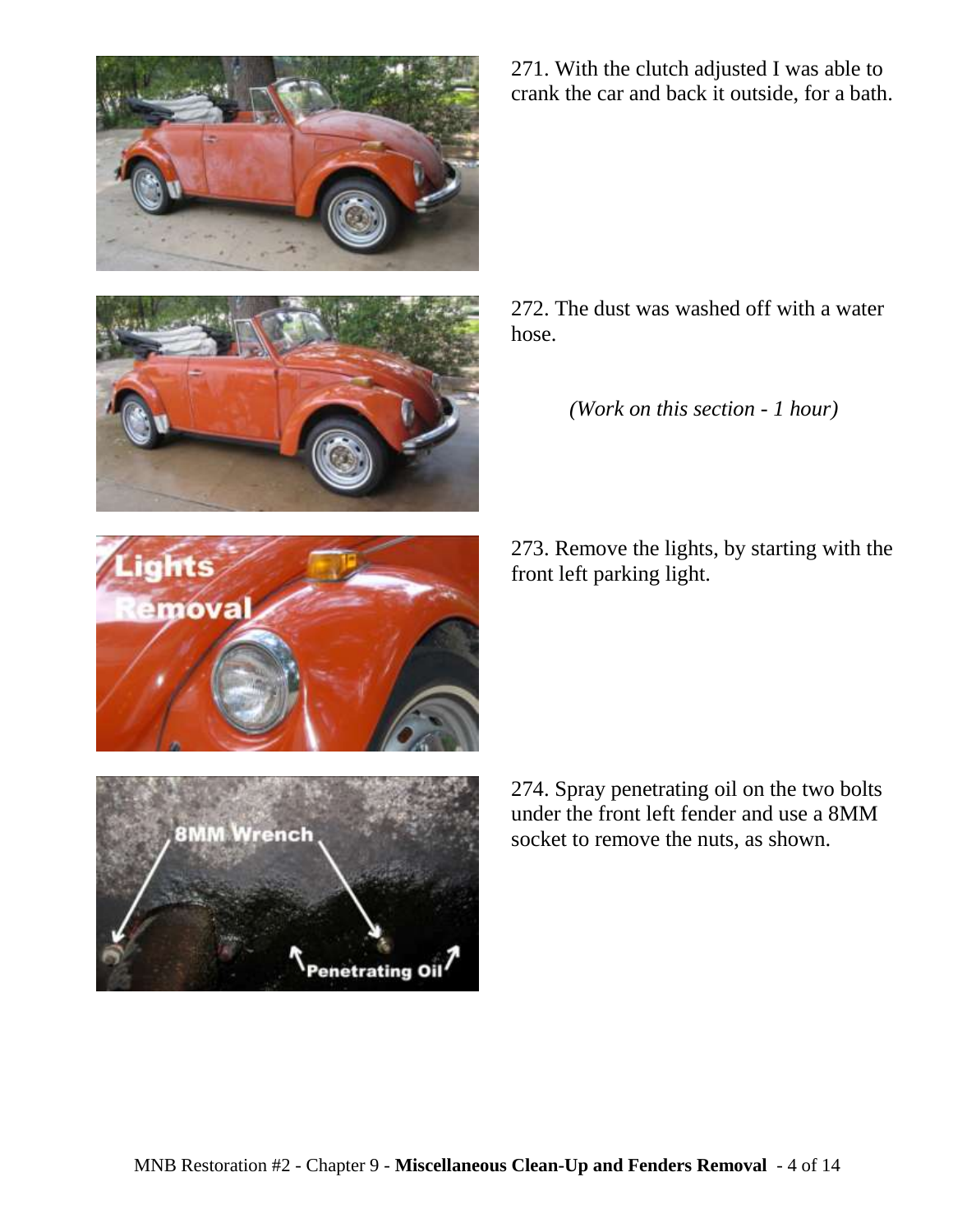

275. While you are here, spray penetrating oil again, on the fender bolts. Also go ahead and spray penetration oil on the bolts for the lights and fender bolts on the remaining 3 fenders.

276. Lift the left front parking light up slowly.

277. View of wires from beneath the left front parking light. Then, remove the



278. Label the wires to the left front parking light as shown and then push them through the fender opening.

58 - Gray Ground - Brown BL - Black/White for left side and Black & Green for the right side

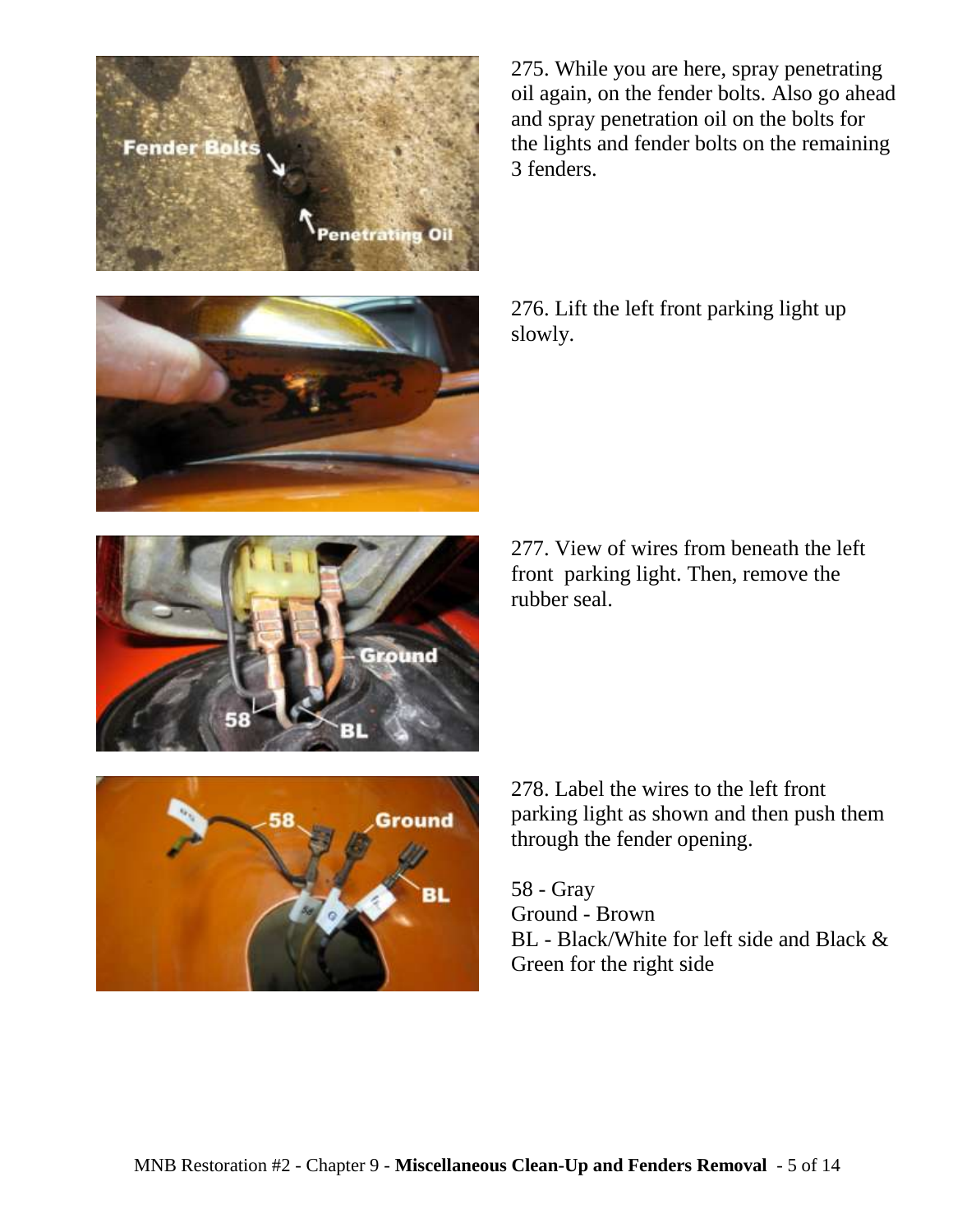

**Left Parking** Light

(Bottom View)

279. View of the left parking light from underneath.



280. Remove the bottom center screw on the left headlight outer bezel with a Phillips screwdriver.



281. With a small wooden stick or screwdriver pry the left outer bezel off. Note: If the paint job was new, I would use the wooden stick, but since I am getting ready to paint the car, I was careful and used a screwdriver.



282. Remove the 3 small screws on the left inner bezel with a Phillips screwdriver. Note: Be careful and do not drop the screws since they are very small and would be hard to find.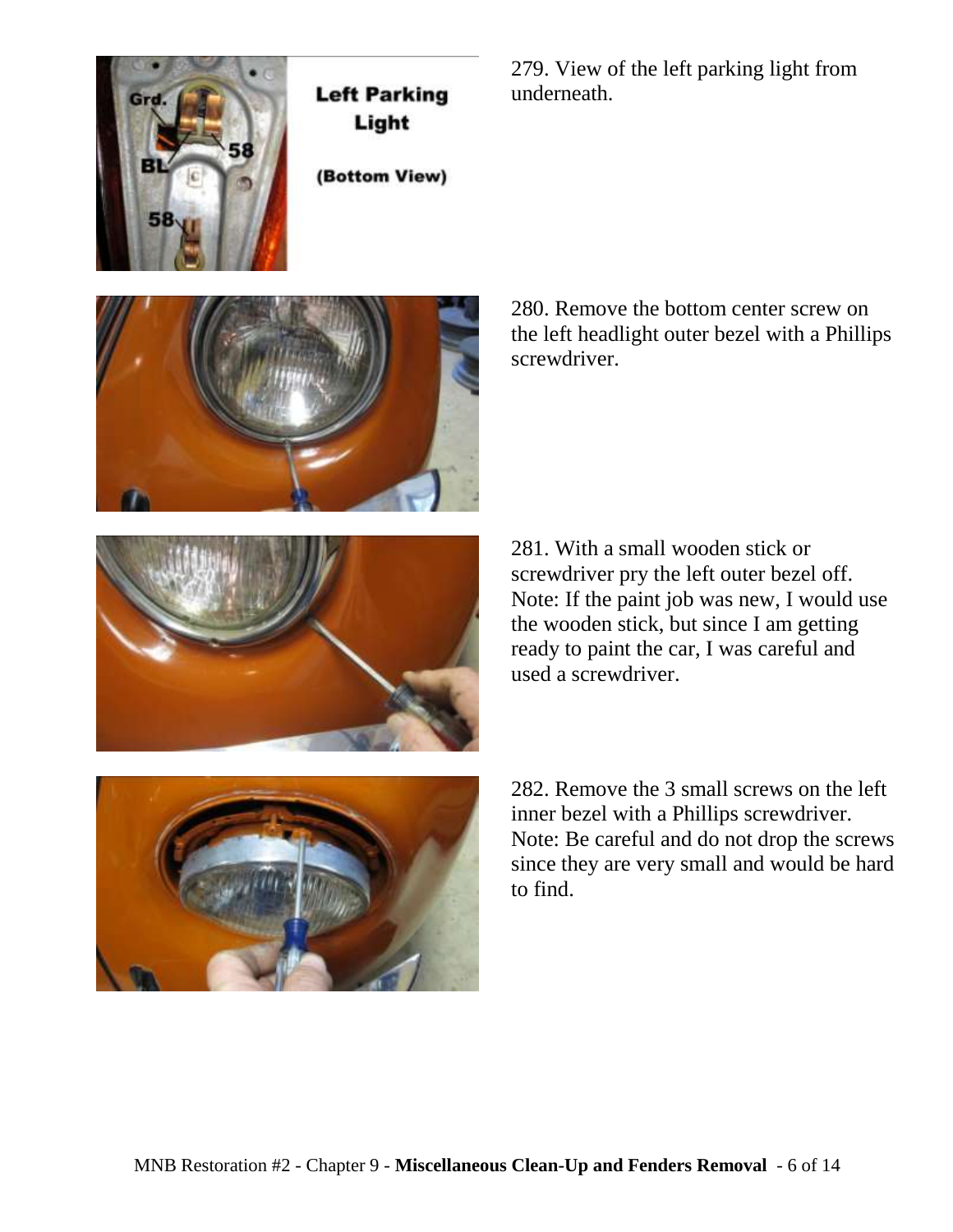





284. View of the left light socket from overhead. Carefully remove the electrical socket from the headlight.

285. View of the left light socket from the front with wire numbers shown.





286. View of the left light socket from the rear with wire numbers shown.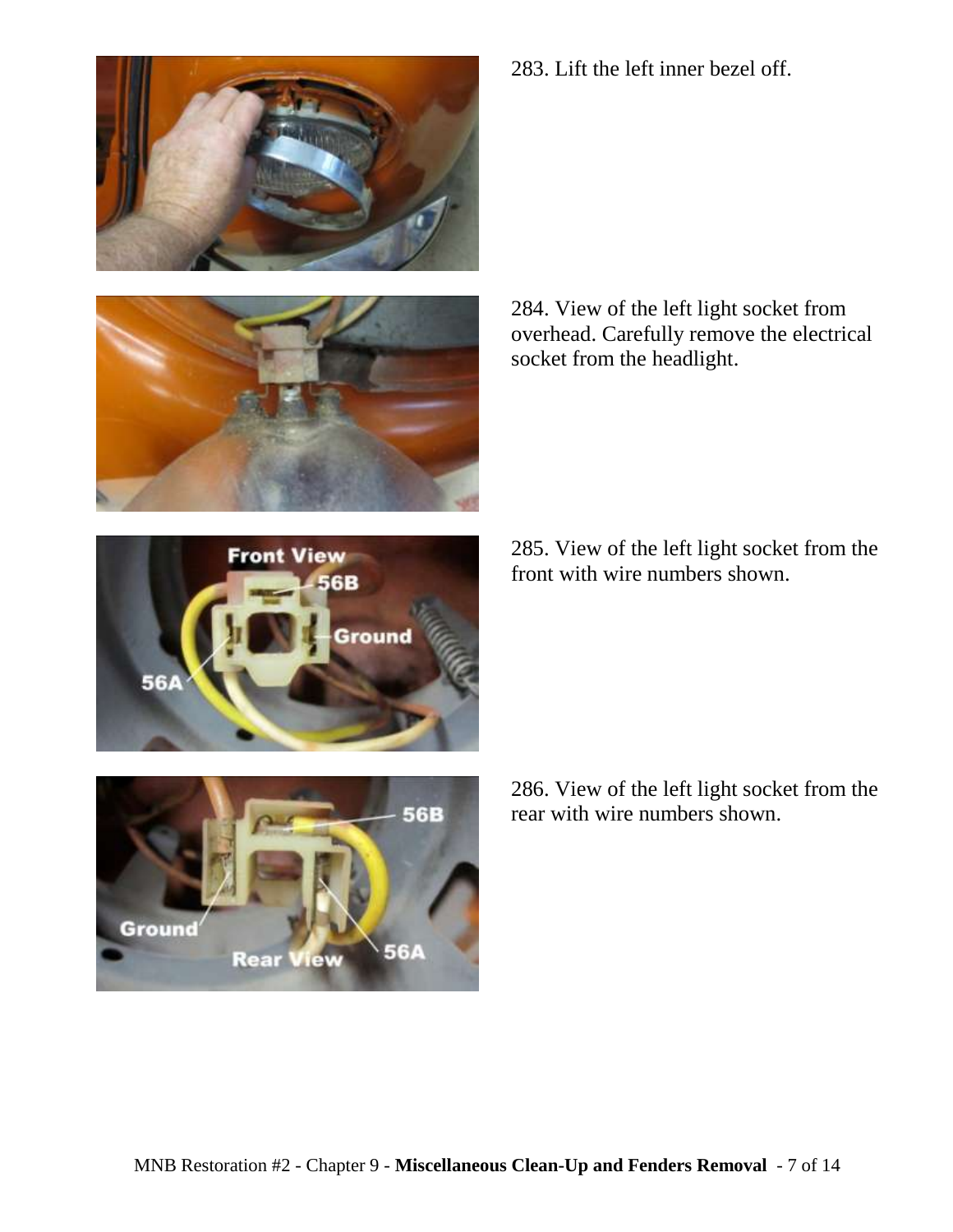



287. Carefully, with a very small flathead screwdriver inserted in the small opening, as shown, push the connector catch out, and at the same time with another small screwdriver from the rear pull the wire out of the socket.

288. Left headlight socket removed.

289. Label the left headlight wires as shown and push them through the fender opening.

56A - White

290. Use a 8MM wrench from underneath the left rear fender to remove the two nuts on the left rear taillight and lift the taillight off slowly. Left rear taillight shown with wire numbers from the back side.



**Left Tail** Light

(Back View)

65B - Yellow Ground - Brown



Jeb 1

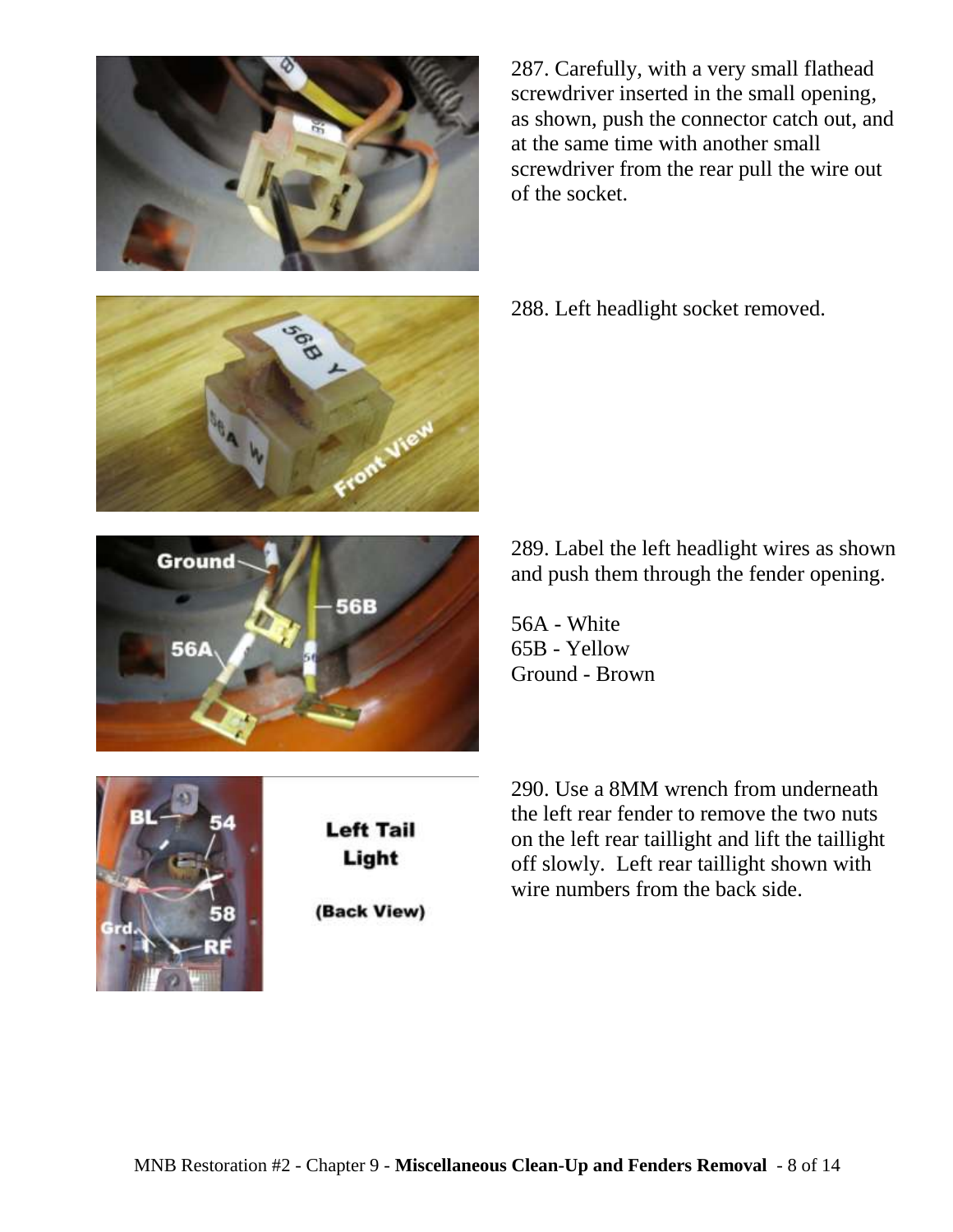



291. Label the wires and then push the wires through the opening in the fender. RF - Blue Ground - Brown 54 - Red 58 - Grey BL - Black

292. Remove the rubber grommet. Repeat steps 274 -292 for the right side lights.





293. Note: I found that the two rear taillights were not the same. The right taillight was replaced due to a fender bender as I turned into the driveway at the office many years ago. The lady in a pickup truck was taking her kids to school and told the cop she was *"signing her kids homework and did not see me slowing*  down". I will try to find a correct replacement.

294. Clean up all of the light items and store them in plastic bags. Put the left side in one bag and the right side in another bag, make sure to label each bag.

*(Work on this section - 5 hours)*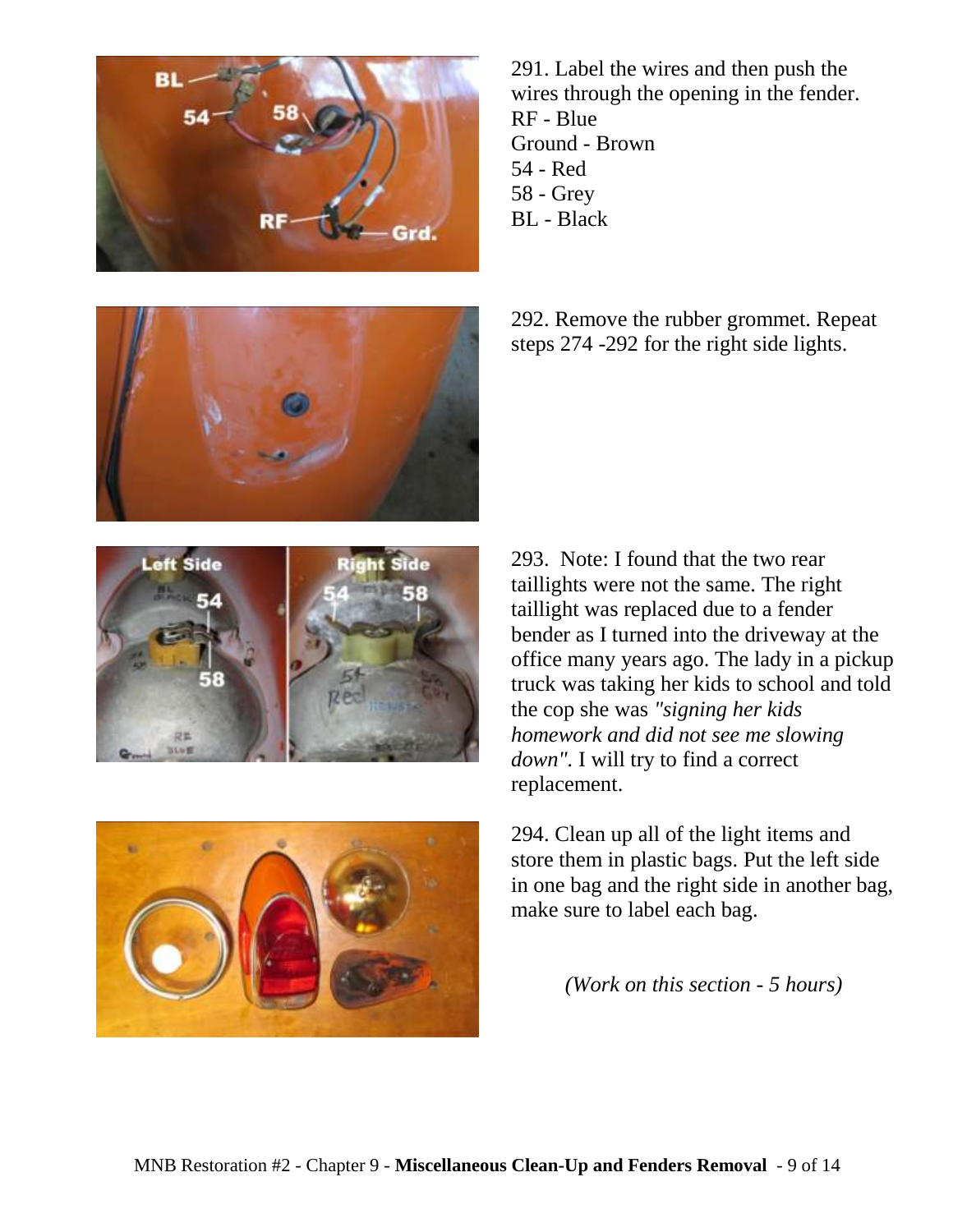

296. Use a 13MM socket with extension and remove the 3 bolts on each side of the front bumper.

297. Lift off the front bumper.

298. Use a 13MM socket to remove the 3 bolts on the left bumper bracket as shown. Note: This will also remove the horn bracket.





**Bumper Bracket** 

**Iorn Bracket** 



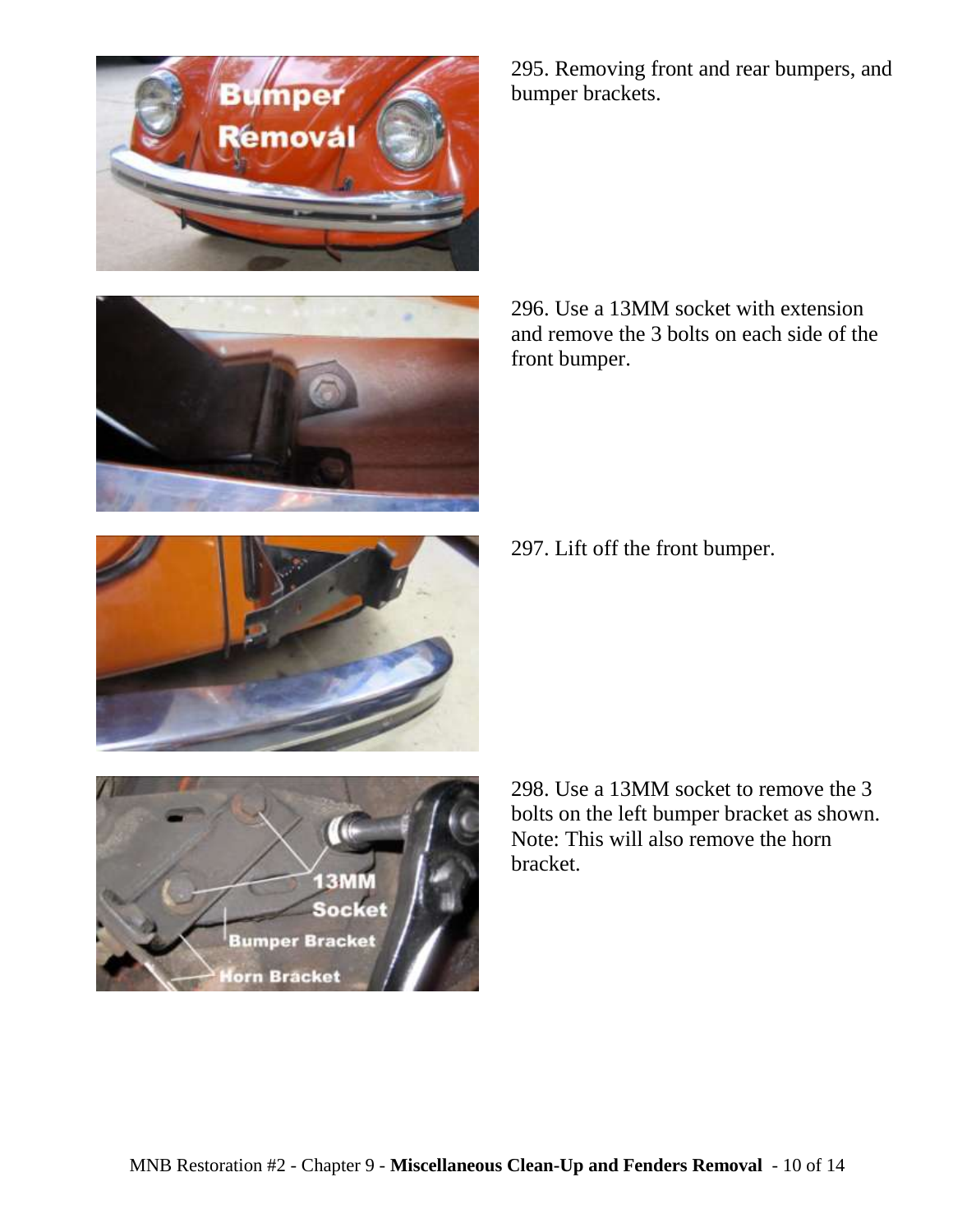



299. The horn is attached with 2 of the 3 bolts on the left bumper bracket.

300. Pull out the left front bumper bracket.



301. Pull out the left front bumper bracket rubber. Then repeat the process to remove the right bumper bracket and rubber.



302. Repeat the same process to remove the rear bumper. Clean up all bolts and store them in separate plastic bags marked:

Front bumper bolts Front bumper bracket bolts Rear bumper bolts Rear bumper bracket bolts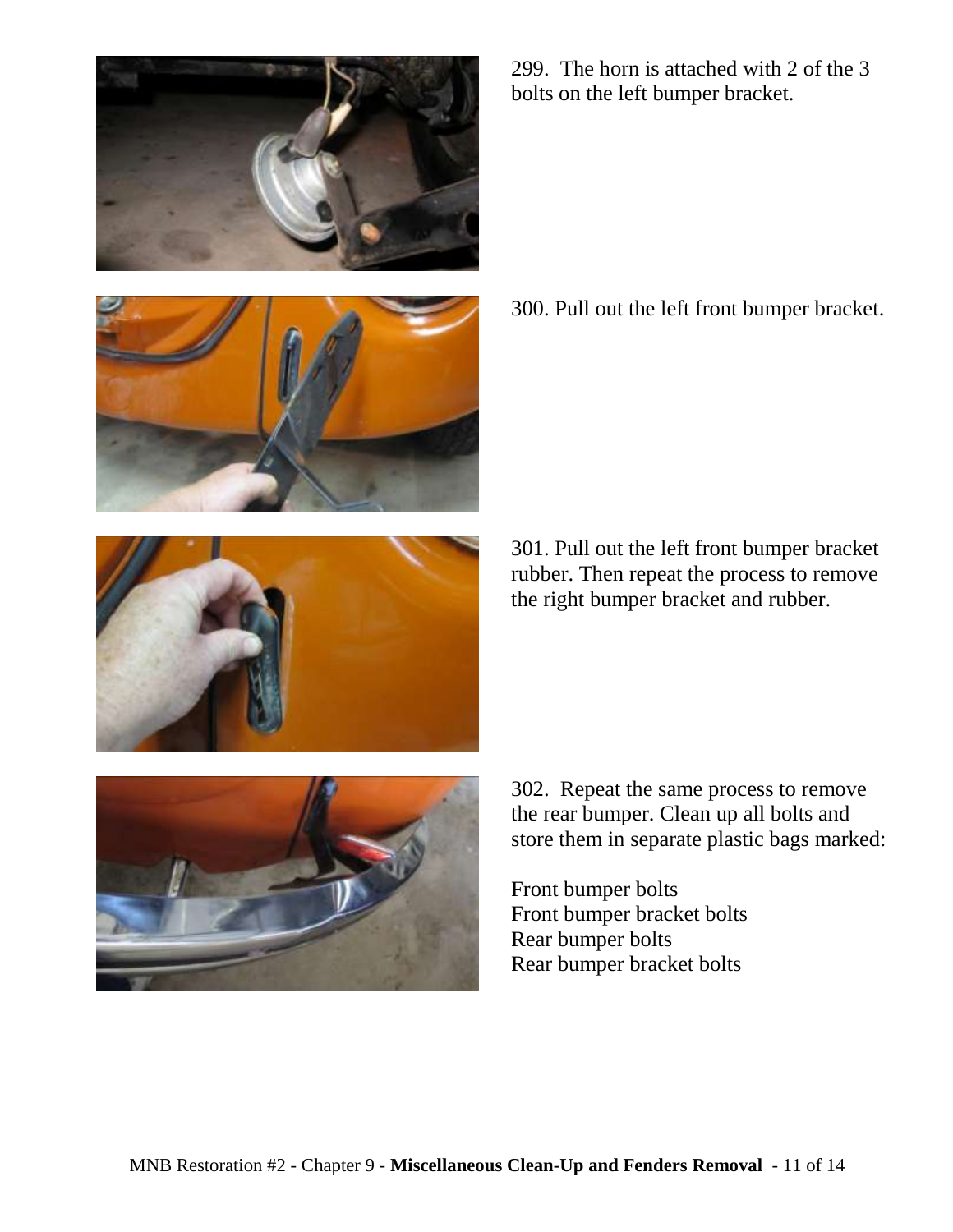



303. I should mention this tip. My wife made me this newspaper bag holder and for a while now we have been storing the newspaper bags in this container. When I need a bag, I just pull it out from the bottom and it FREE. Thanks again Wilma.

304. Tie each individual bag into a knot as shown.

305. View of the front of the VW without the lights or bumper.



306. View of the rear of the VW without the lights or bumper. Note: The difference in the color of these photo's is due to florescent lights on the front and natural sunlight on the rear with the garage door open.

*(Work on this section - 3 hours)*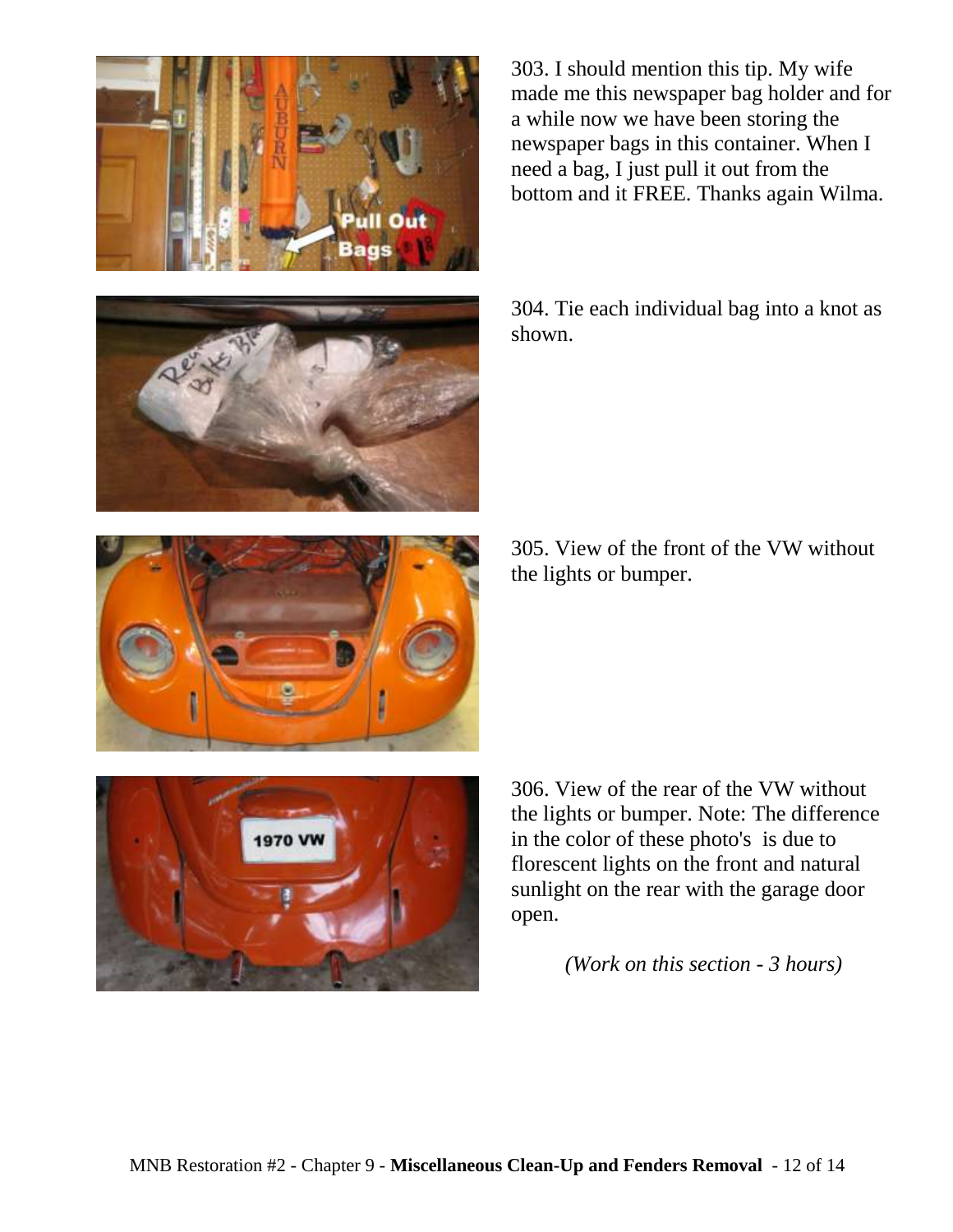



307. McNeil removing the front right fender with a 13MM socket.

308. Andrew removing the front left fender.



309. All 4 fenders removed. McNeil removed both right fenders and Andrew remove both left fenders by themselves. Note: Front fenders have 9 bolts each, and rear fenders have 10 bolts each.



310. Clean up all bolts and store the front fender bolts in one bag and the rear fender bolts in another bag. Note: There was no rust under the fender well, which is the second most likely rust area, great! The #1 rust area by the way, is the floor pans.